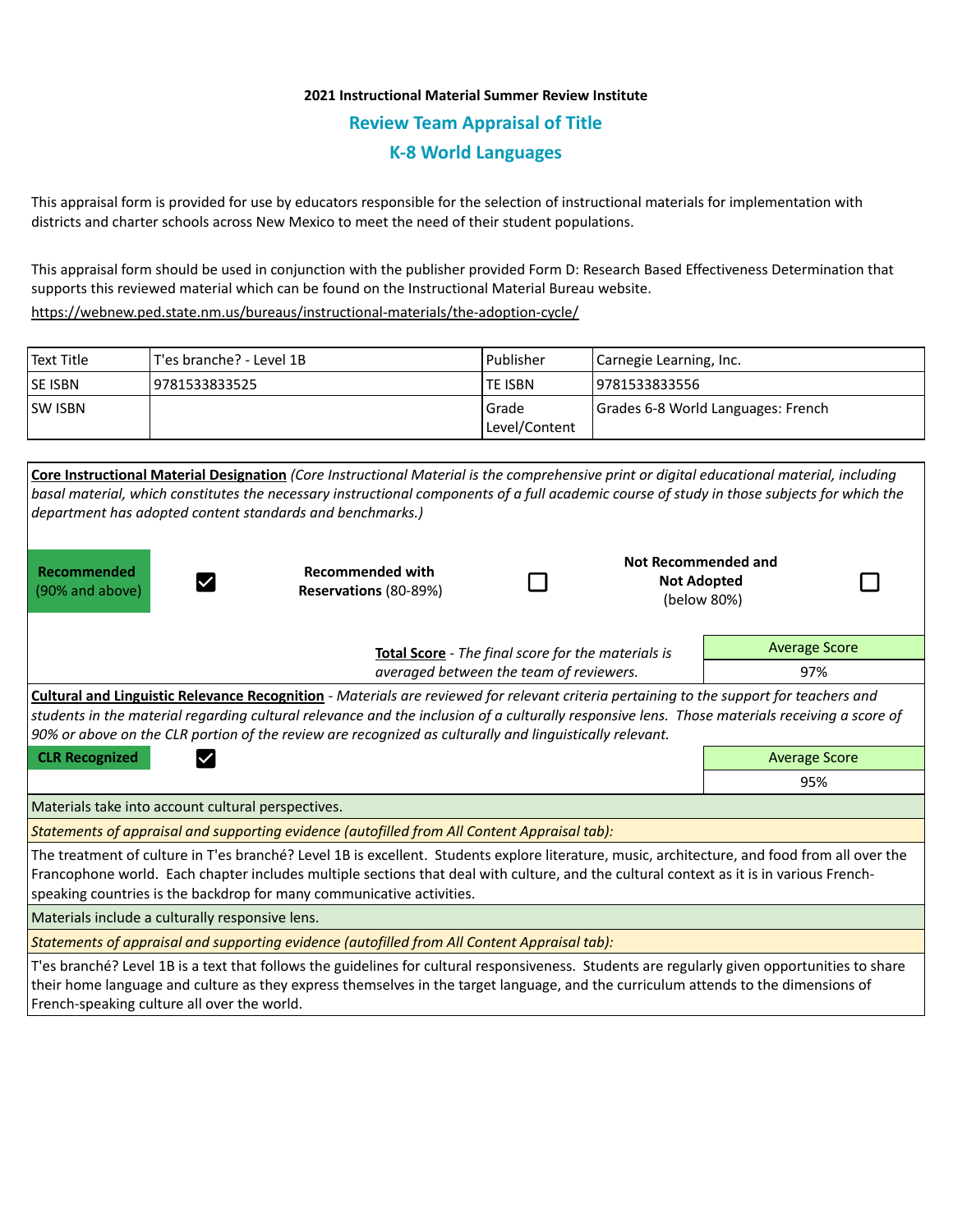Standards Review *- Materials are reviewed for alignment with the state adopted content standards, benchmarks and performance standards.*

Average Score

97%

Materials align with World-Readiness standards overall.

*Statements of appraisal and supporting evidence:* 

*T'es Branché? Level 1B* follows the 1A curriculum seamlessly. Middle school French students will benefit from the Bridge section in which 1A material is reviewed in an inclusive and summative way. The presentation of materials is reorganized into a logical sequence. After reviewing 1A material, students are ready to dive into new grammar, vocabulary and practice for the next year of study.

Materials align with communication standards.

*Statements of appraisal and supporting evidence:* 

*T'es Branché? Level 1B* is a comprehensive French language and culture curriculum which provides students with many opportunities to engage in effective communication in a variety of situations and for multiple purposes. This is demonstrated by the varied types of activities in which communication is central, such as "Structure de la langue", "Vocabulaire", and "A vous la parole."

Materials align with cultures standards.

*Statements of appraisal and supporting evidence:* 

Throughout this textbook and curriculum, there are many opportunities for students to interact, investigate and learn about the many French-speaking cultures and their perspectives and products. In the section "Points de départ", cultural perspectives are introduced in each unit.

Materials align with connections standards.

*Statements of appraisal and supporting evidence:* 

Connecting a foreign language with other disciplines brings the knowledge to diverse perspectives as well as to relevant situations. *T'es Branché? Level 1B* does this with cultural connections and suggested strategies in the teacher's edition. The Pre-AP sections expand academic applications and "Culture" and "Rencontres culturelles" expand the material into everyday life and to other disciplines.

Materials align with comparisons standards.

*Statements of appraisal and supporting evidence:* 

*T'es Branché? Level 1B* incorporates many opportunities for comparison and connections of home language to target language in order to expand context and understanding. Examples of this are "Questions culturelles" and "Culture sur place."

Materials align with communities standards.

*Statements of appraisal and supporting evidence:* 

Strengths of *T'es Branché? Level 1B* are the sections "La Francophonie," "Rencontres culturelles", and "Culture sur place." These sections appear in most units and provide background material for the student to understand French-speaking cultures. This builds school community, lifelong learning opportunities and enriches their knowledge of French language and culture by expanding into global communities through the internet.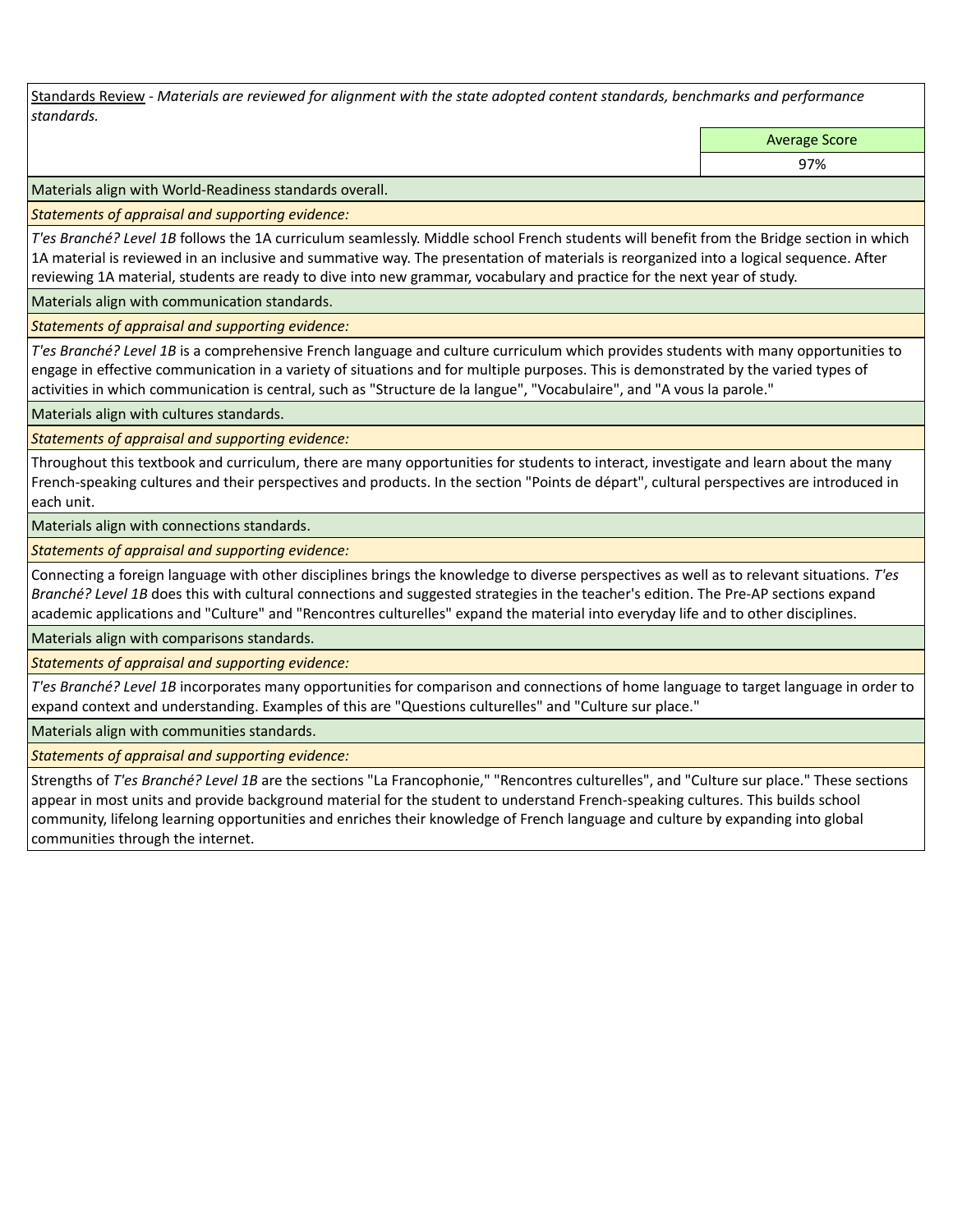**WL Content Review** *- Materials are reviewed for relevant criteria pertaining to the support for teachers and students in the specific content area reviewed.*

Average Score

99%

Materials provide a selection and range of high-quality texts worthy of students' time and attention, exhibiting exceptional craft and thought and/or providing useful information.

*Statements of appraisal and supporting evidence:* 

The texts within this curriculum are varied and high quality, including Francophone literature, music, realia, and other authentic examples of French as it is used in the world. Students learn about everyday life and conditions in countries where French is spoken through these digital, print, and audio pieces.

Questions in the materials are high-quality text-dependent and text-specific questions. The overwhelming majority of these questions are text-specific and draw student attention to the particulars in the text.

*Statements of appraisal and supporting evidence:* 

Interpretive listening and reading tasks push students to decipher texts and audio through close reading and listening. The text-specific questions provide further exposure to the written language and immerse the student in these quality literacy activities.

Materials provide scaffolding and supports to enable students' learning of world languages.

*Statements of appraisal and supporting evidence:* 

The teacher's edition includes suggestions to modify content and activities as needed. These are found in the margins of the text and discuss ways to reach different types of learners including advanced learners and those with specific learning needs. Ideas include questioning techniques, grouping for activities, activity modifications, and more.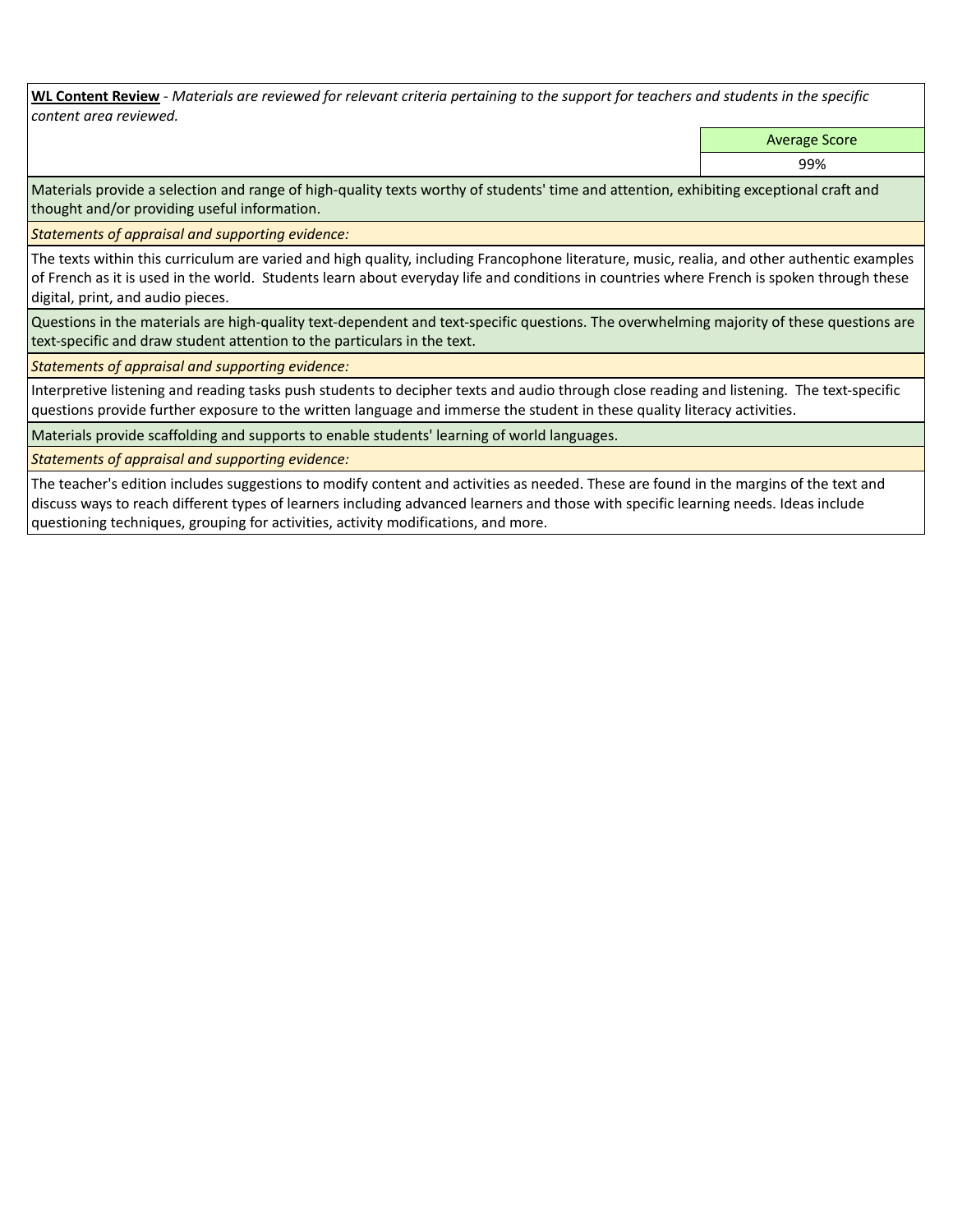**All Content Review** *- Materials are reviewed for relevant criteria pertaining to the support for teachers and students in the material regarding the progression of the standards, lesson structure, pacing, assessment, individual learners and cultural relevance.*

Average Score

96%

Materials are coherent and consistent with the standards that all students should study in order to be college and career ready.

*Statements of appraisal and supporting evidence:*

The introduction of *T'es branché? Level 1B* explains the objectives of the program and how the ACTFL and New Mexico World Language Standards are incorporated throughout the material. The curriculum is comprehensive and prepares students for their future study of French in high school, including AP French. The "Évaluations" and "Bilan cumulatifs" are assessments and cumulative reviews that ensure students are developing their French language skills and knowledge of Francophone cultures.

Materials are well designed and take into account effective lesson structure and pacing.

*Statements of appraisal and supporting evidence:*

*T'es branché? Level 1B* follows the same format as the previous level. Each chapter is organized in the same manner and includes section headings in different colors. There is also a sample unit lesson plan in the Teacher's Edition that can be applied to each of the chapters of the material. The teacher can pick and choose from the variety of activities to fit their class schedule and student needs.

Materials support teacher planning, learning, and understanding of the standards.

*Statements of appraisal and supporting evidence:*

The teacher's edition of *T'es branché? Level 1B* explains how students meet the ACTFL and New Mexico World Language Standards through the program. There are a multitude of opportunities to engage in the 5 Cs - Communication, Cultures, Connections, Comparisons, and Communities. Students practice all modes of communication in French and develop and understanding of the cultures studied.

Materials offer teachers resources and tools to collect ongoing data about student progress on the standards.

*Statements of appraisal and supporting evidence:*

*T'es branché? Level 1B* includes formative and summative assessments, which can be used to track student progress toward meeting the standards. The teacher can choose activities that best fit in with their curriculum and add additional practice as needed. The "Évaluation" and "Bilan cumulatif" are assessments found at the end of chapters and which can be used to determine students' proficiency in French.

Materials support effective use of technology to enhance student learning.

*Statements of appraisal and supporting evidence:*

The material includes numerous suggestions for incorporating technology into the curriculum. For example, the text has ideas for finding French communities online with whom students can communicate in French. There are also ideas for projects, which include doing research online or using technology to create presentations. Finally, there is an online component called Passport, but it was not made available for this review.

Materials can be easily customized for individual learners.

*Statements of appraisal and supporting evidence:* 

The teacher's edition of *T'es branché? Level 1B* is rich with suggestions and tips for teachers seeking to personalize instruction to meet the needs of students of a variety of backgrounds, interests, and aptitudes. The materials and activities provide a solid foundation upon which teachers can build to differentiate learning for their students.

Materials give all students extensive opportunities and support to explore key concepts.

*Statements of appraisal and supporting evidence:*

Each chapter of *T'es branché? Level 1B* builds upon vocabulary and grammar concepts, providing students multiple opportunities to practice their application through interpretive, interpersonal, and presentational communication activities. The teacher's edition provides guidance for pedagogical techniques and ways to adapt the text for learners of different levels.

Materials take into account cultural perspectives.

*Statements of appraisal and supporting evidence:*

The treatment of culture in *T'es branché? Level 1B* is excellent. Students explore literature, music, architecture, and food from all over the Francophone world. Each chapter includes multiple sections that deal with culture, and the cultural context as it is in various Frenchspeaking countries is the backdrop for many communicative activities.

Materials include a culturally responsive lens.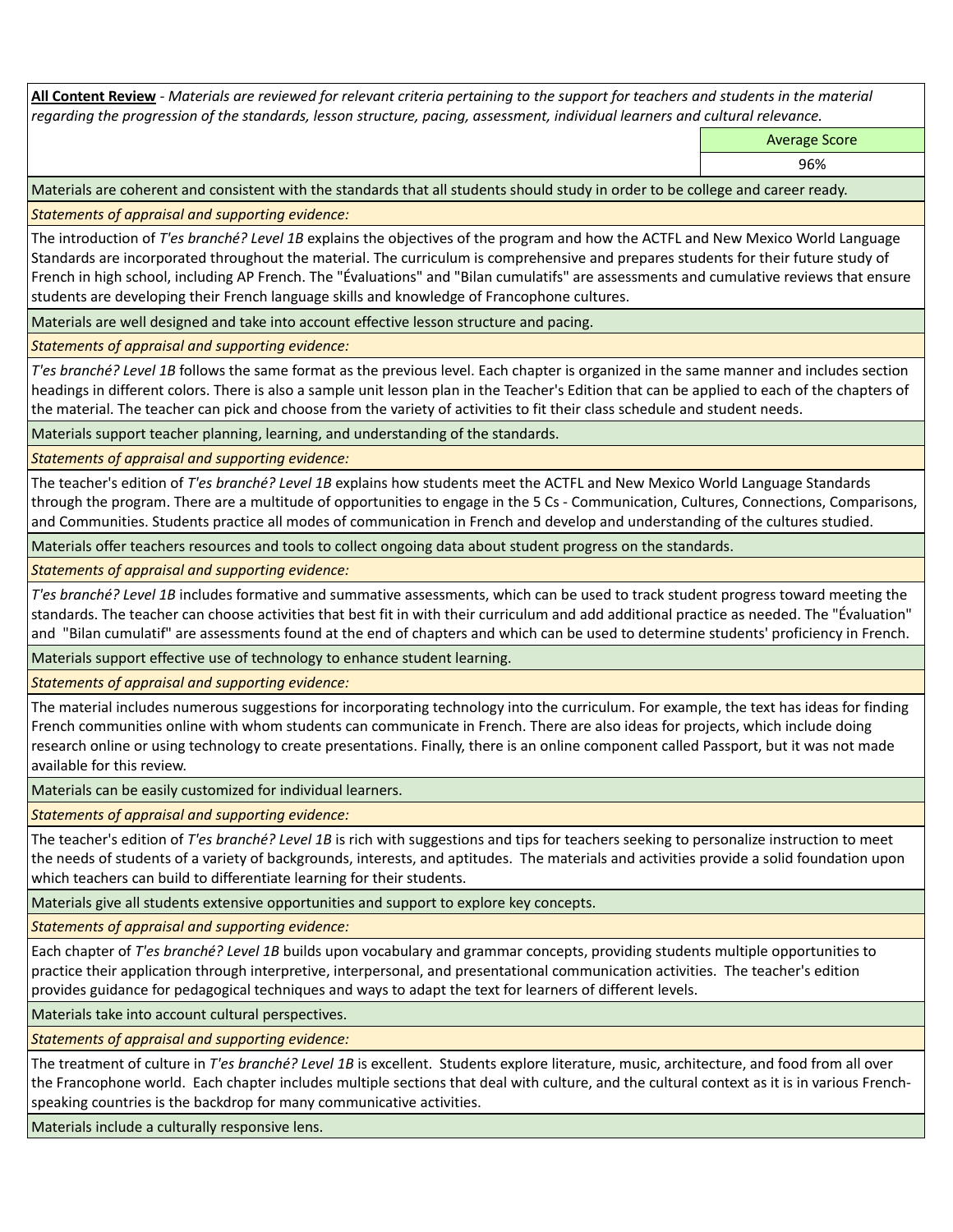*Statements of appraisal and supporting evidence:*

*T'es branché? Level 1B* is a text that follows the guidelines for cultural responsiveness. Students are regularly given opportunities to share their home language and culture as they express themselves in the target language, and the curriculum attends to the dimensions of French-speaking culture all over the world.